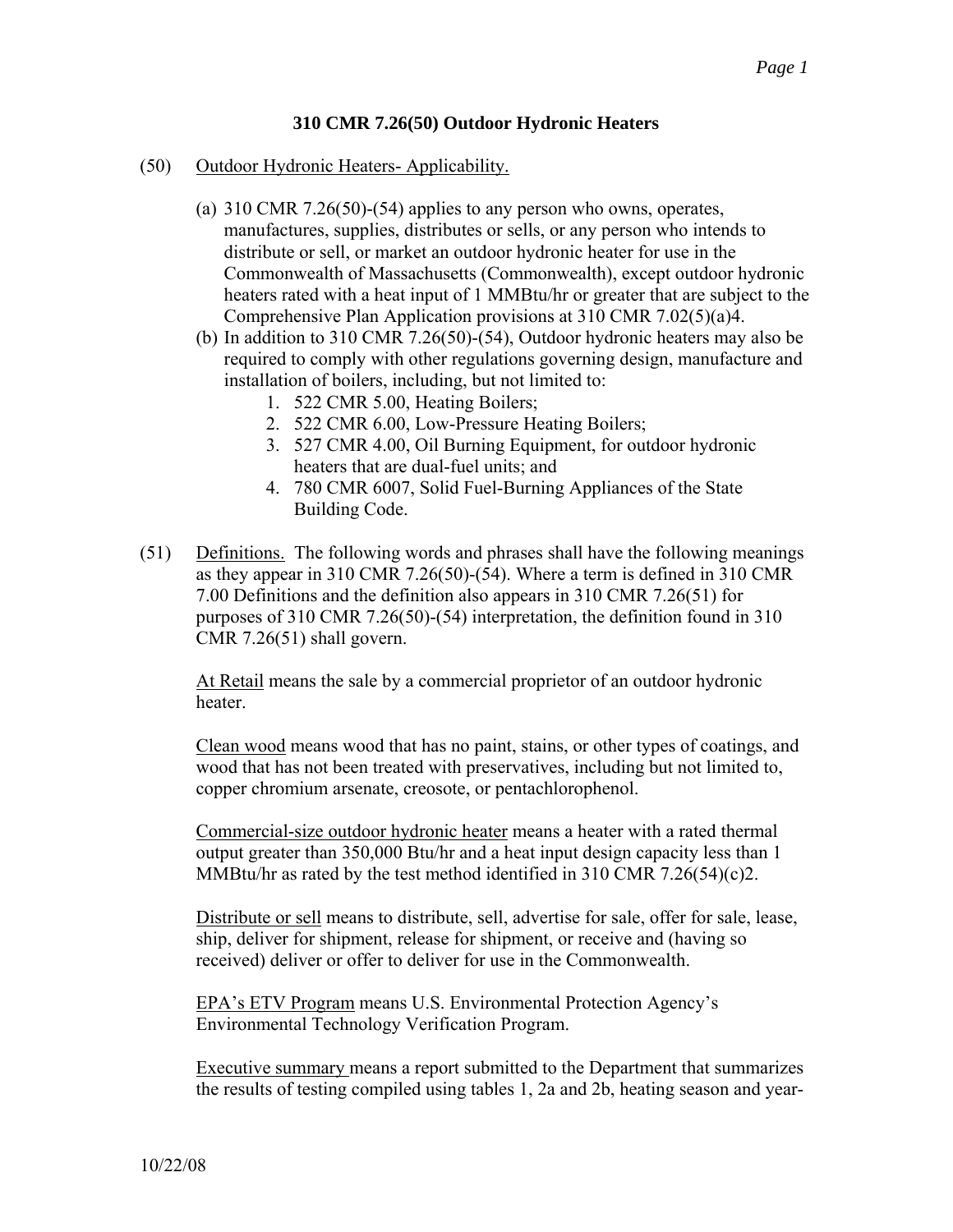round weighted average, respectively, as incorporated in the EPA test method 28 for outdoor hydronic heaters for the applicable particulate matter standards.

Existing unit or Existing outdoor hydronic heater means an outdoor hydronic heater that is contracted to be paid in full, purchased and paid in full or installed and/or operated at the intended location of use prior to December 26, 2008.

Heater Efficiency means the ratio of the delivered useful heat output measured by the prescribed test method referenced in 310 CMR 7.26 (54)(c)2 to the calculated heat input of the hydronic heater measured by the same test method.

Heating season means the period beginning October 1 and ending May 15 inclusively.

Manufactured means built and operational, and subsequently ready for shipment (whether packaged or not).

Manufacturer means any person who constructs or imports into the United States an outdoor hydronic heater for use in the Commonwealth.

Model means all outdoor hydronic heaters offered for distribution or sale by a single manufacturer that are the same design and output capacity.

Opacity means the degree to which emissions other than water reduce the transmission of light and obscure the view of an object in the background.

Outdoor hydronic heater or heater means a fuel burning device: (1) designed to burn wood or other approved solid fuels; (2) that the manufacturer specifies for outdoor installation or installation in structures not normally occupied by humans (e.g., garages); and (3) that heats building space and/or water via the distribution, typically through pipes, of a fluid heated in the device, typically water or a water/antifreeze mixture.

Operator means any person who owns or operates an outdoor hydronic heater in the Commonwealth.

Particulate matter or PM means the total particulate matter measured in accordance with the test methods specified in 310 CMR 7.26(54)(c)2.

Residential-size outdoor hydronic heater means a heater with a rated thermal output of 350,000 Btu/hr or less as rated by the test method identified in 310 CMR 7.26 (54)(c)2.

Sale means the transfer of ownership or control.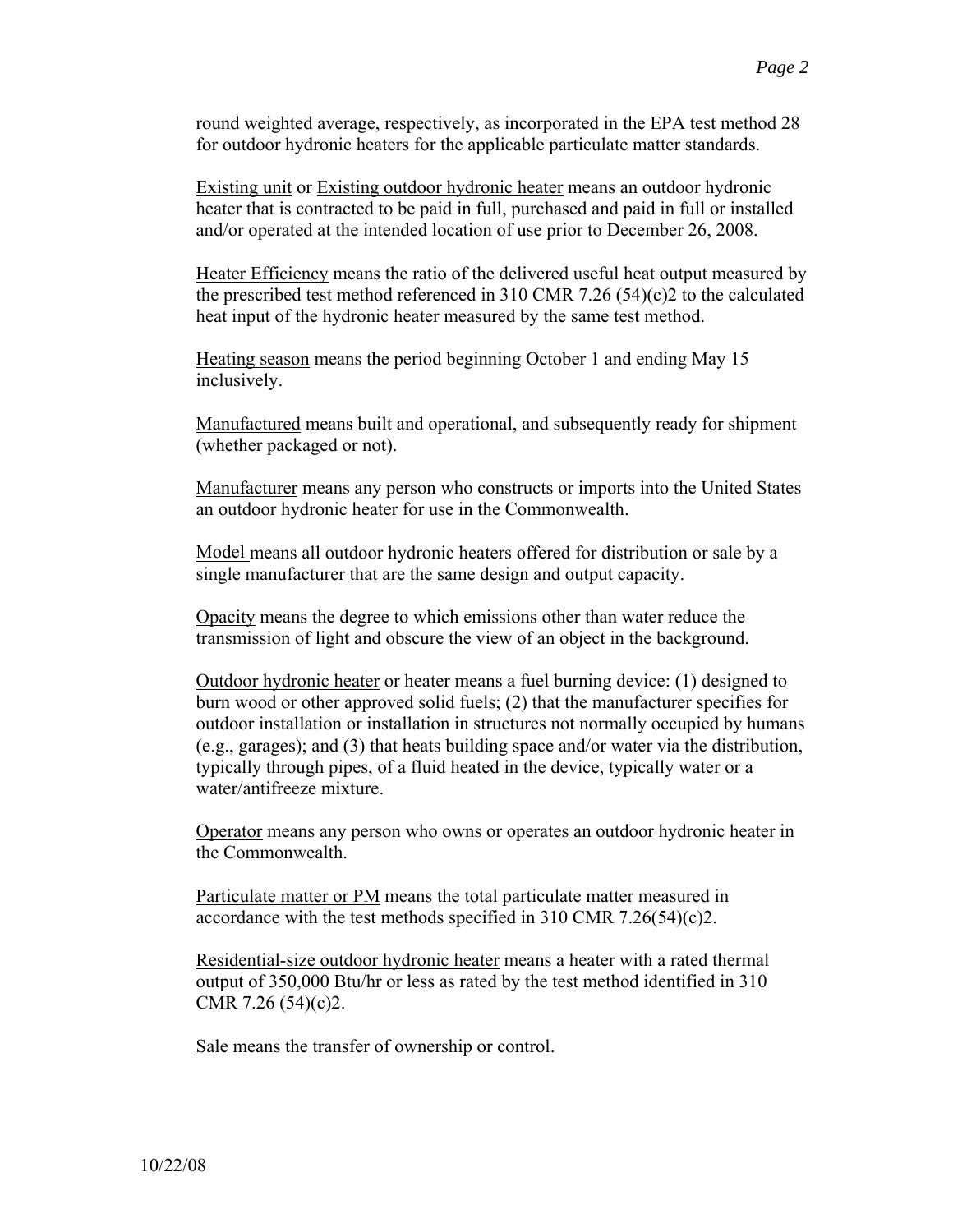Seller means any person who distributes or sells an outdoor hydronic heater for use in the Commonwealth.

Similar in all material respects means that the construction materials, exhaust and inlet air system, and other design features are within the allowed tolerances for components identified in 310 CMR 7.26(54)(e)1.

Startup period means the time period beginning with flame stability after first charge of wood fuel or other approved solid fuel and is no longer than a two-hour duration. This definition only includes initial startup where no previous coal bed exists. This does not include refueling.

- (52) Requirements for Operators
	- (a) On and after December 26, 2008 no person shall:
		- 1. Purchase, install or allow the installation of an outdoor hydronic heater unless it has been certified in accordance with 310 CMR 7.26(54)(a), to meet the applicable emission standard set forth in 310 CMR 7.26(53)(a)or 310 CMR 7.26(53)(b).
		- 2. Site or install a residential-size outdoor hydronic heater that meets the emission standard defined in 310 CMR 7.26(53)(a), unless it is installed at least 50 feet from any property line and 75 feet from any occupied dwelling that it is not serving, at the time of installation.
		- 3. Site or install a commercial–size outdoor hydronic heater that meets the emission standard defined in 310 CMR 7.26(53)(b), unless it is installed at least 275 feet or more from any property line and 300 feet from any occupied dwelling that it is not serving, at the time of installation, unless a variance has been granted pursuant to 310 CMR 7.26(52)3.a.- d. from the setback to the property line that allows a shorter distance than 275 feet.
			- a. Variance procedure. An application for a variance from the setback to the property line shall be submitted to the Department by the owner prior to installation of the unit. The Department will not grant a variance from the required distance of 300 feet to the nearest occupied dwelling.
			- b. Prior to submitting an application to the Department, the applicant shall, at its sole expense, notify the following groups by certified mail of the request for a variance:
				- i. residents of any occupied dwelling within 500 feet of the proposed location of the unit;
				- ii. the board of health of the municipality in which the unit is to be located; and
				- iii. the board of health of the adjacent municipality if the unit is within 500 feet of an adjacent municipality.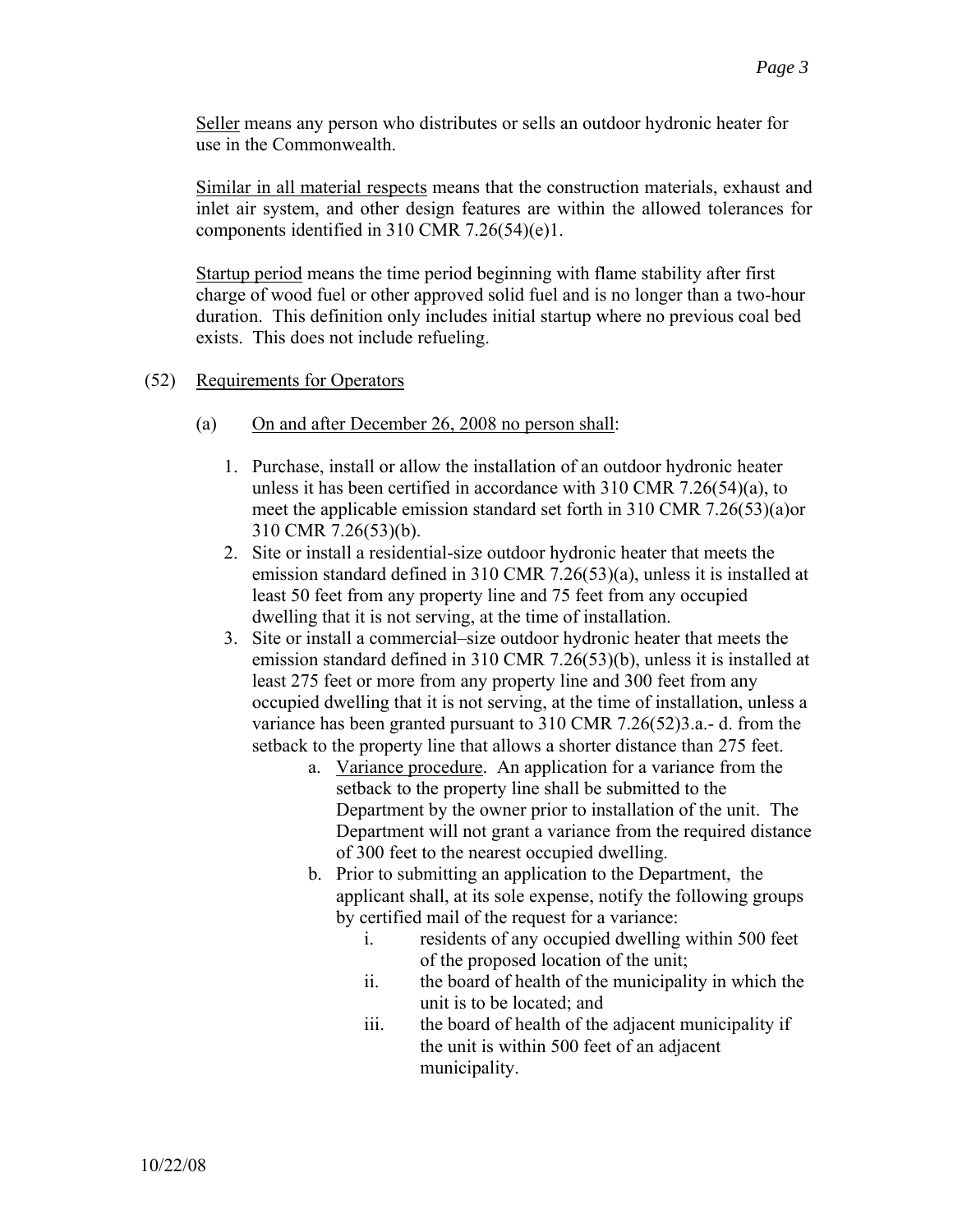- c. Application requirements. In the application for a variance, the owner shall:
	- i. Show that meeting the setback is not feasible, based solely on the size and configuration of the property on which the unit is to be installed. Feasibility shall not include consideration of cost to install the unit if the size of the property is sufficient to meet the setback.
	- ii. Include a detailed site plan that clearly shows the proposed location and distances of the unit relative to the applicant's property lines and the distances to all occupied dwellings or buildings within 500 feet of the unit, and the zoning of the adjacent properties;
	- iii. Include a copy of the notice and certified mail receipts showing the appropriate people were notified as required at 310 CMR 7.26(52)(a)3.b.
- d. Criteria for granting or not granting the variance.
	- i. Meeting the setback to the property line is not feasible based solely on the size and configuration of the property.
	- ii. In no case shall a variance be granted for a distance of less than 200 feet to the property line.
	- iii. Granting such a variance will not cause or contribute to a condition of air pollution .
- e. Appeals of Determinations. The applicant or any party who is aggrieved by the decision issued by the Department may request an adjudicatory hearing on that determination in accordance with 310 CMR 1.00 and M.G.L. c.30A..
- 4. Site or install an outdoor hydronic heater that meets the emission standard defined in 310 CMR 7.26(53)(a) or 310 CMR 7.26(53)(b), unless it has a permanent stack extending two feet higher than the peak of any roof structure located within 150 feet of the outdoor hydronic heater, if the outdoor hydronic heater is installed less than 150 feet from the nearest occupied dwelling that it is not serving.
- (b) Existing Units– All operators of existing outdoor hydronic heaters shall comply with the following requirements:
	- 1. 310 CMR 7.26(52)(c) through 310 CMR 7.26(52)(j) inclusively; and
	- 2. have a permanent stack extending two feet higher than the peak of any roof structure located within 150 feet of the outdoor hydronic heater, if the outdoor hydronic heater is installed less than 150 feet from the nearest occupied dwelling that it is not serving. Such permanent stack shall be installed no later than March 1, 2009.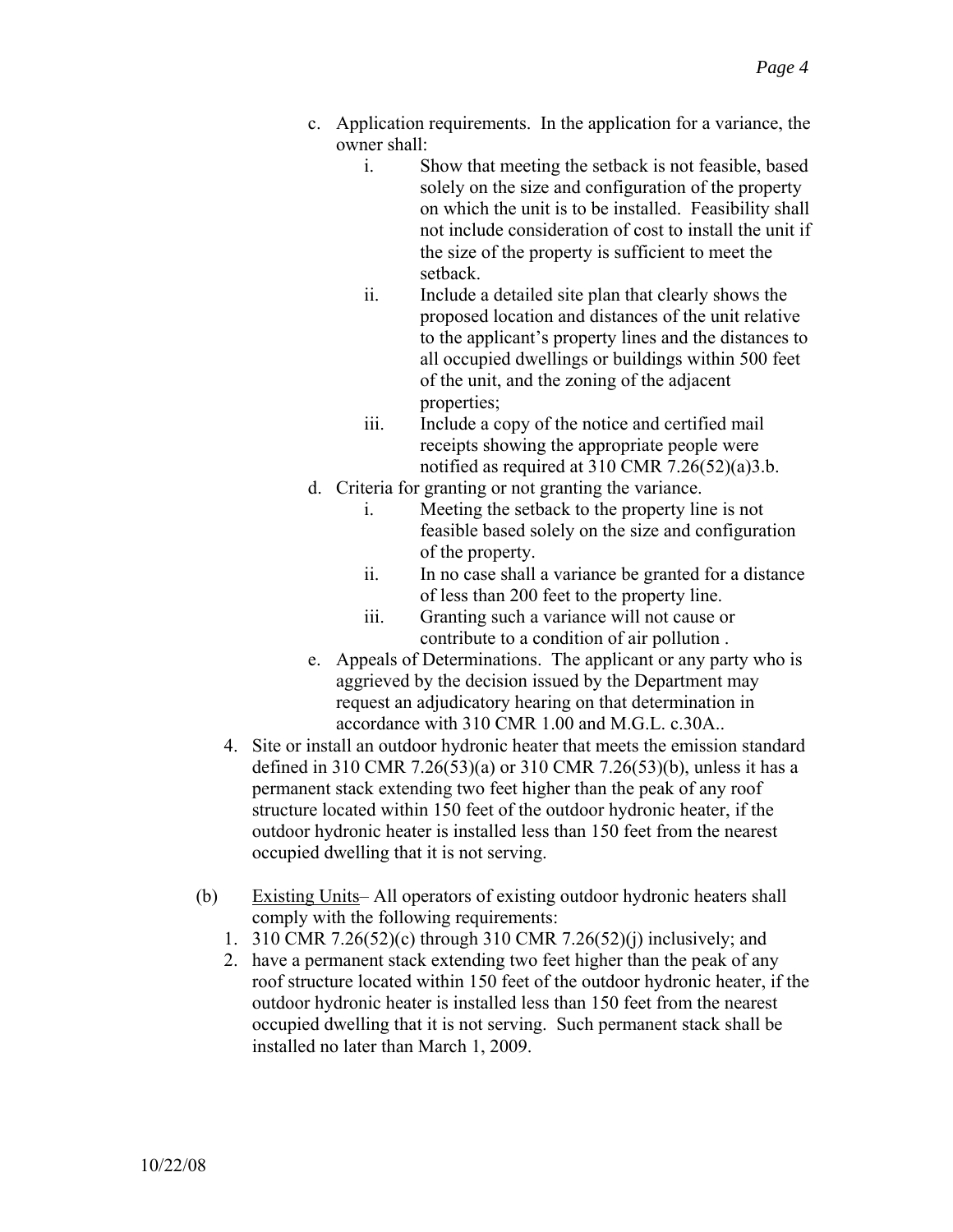- (c) Seasonal limitations: No person shall cause, suffer, allow or permit the operation of an outdoor hydronic heater from May 16 to September 30 unless the outdoor hydronic heater has been certified in accordance with 310 CMR 7.26(54) to meet the emission standard set forth in 310 CMR 7.26(53)(a)or 310 CMR 7.26(53)(b)as applicable, or it is an existing unit installed at least 500 feet from the nearest occupied dwelling that it is not serving.
- (d) Prohibited fuels: No person shall cause, suffer, allow or permit the burning of any of the following items in an outdoor hydronic heater:
	- 1. any wood that does not meet the definition of clean wood;
	- 2. garbage;
	- 3. tires;
	- 4. lawn clippings, leaves, brush trimmings, or general yard waste;
	- 5. materials containing asbestos;
	- 6. materials containing lead, mercury, or other heavy or toxic metals;
	- 7. materials containing plastic;
	- 8. materials containing rubber;
	- 9. waste petroleum products;
	- 10. paints and paint thinners;
	- 11. chemicals;
	- 12. coal;
	- 13. glossy or colored papers;
	- 14. construction and demolition debris;
	- 15. plywood;
	- 16. particleboard;
	- 17. salt water driftwood and other previously salt water saturated materials;
	- 18. manure;
	- 19. animal carcasses; and
	- 20. asphalt products.
- (e) Allowable fuels: No person that operates an outdoor hydronic heater shall cause, suffer, allow or permit the use of a fuel other than the following:
	- 1. clean wood;
	- 2. wood pellets made from clean wood;
	- 3. home heating oil in compliance with the applicable sulfur content limit or natural gas may be used as starter fuels or substitute fuel in dual-fired outdoor hydronic heaters; and
	- 4. other biomass fuels as approved by the Department.
- (f) Visible Emission Standard
	- 1. No person shall cause, suffer, allow or permit the emission of air contaminants from any residential-size outdoor hydronic heater or commercial-size outdoor hydronic heater to exceed an average of 20 percent opacity for two minutes in any one-hour period.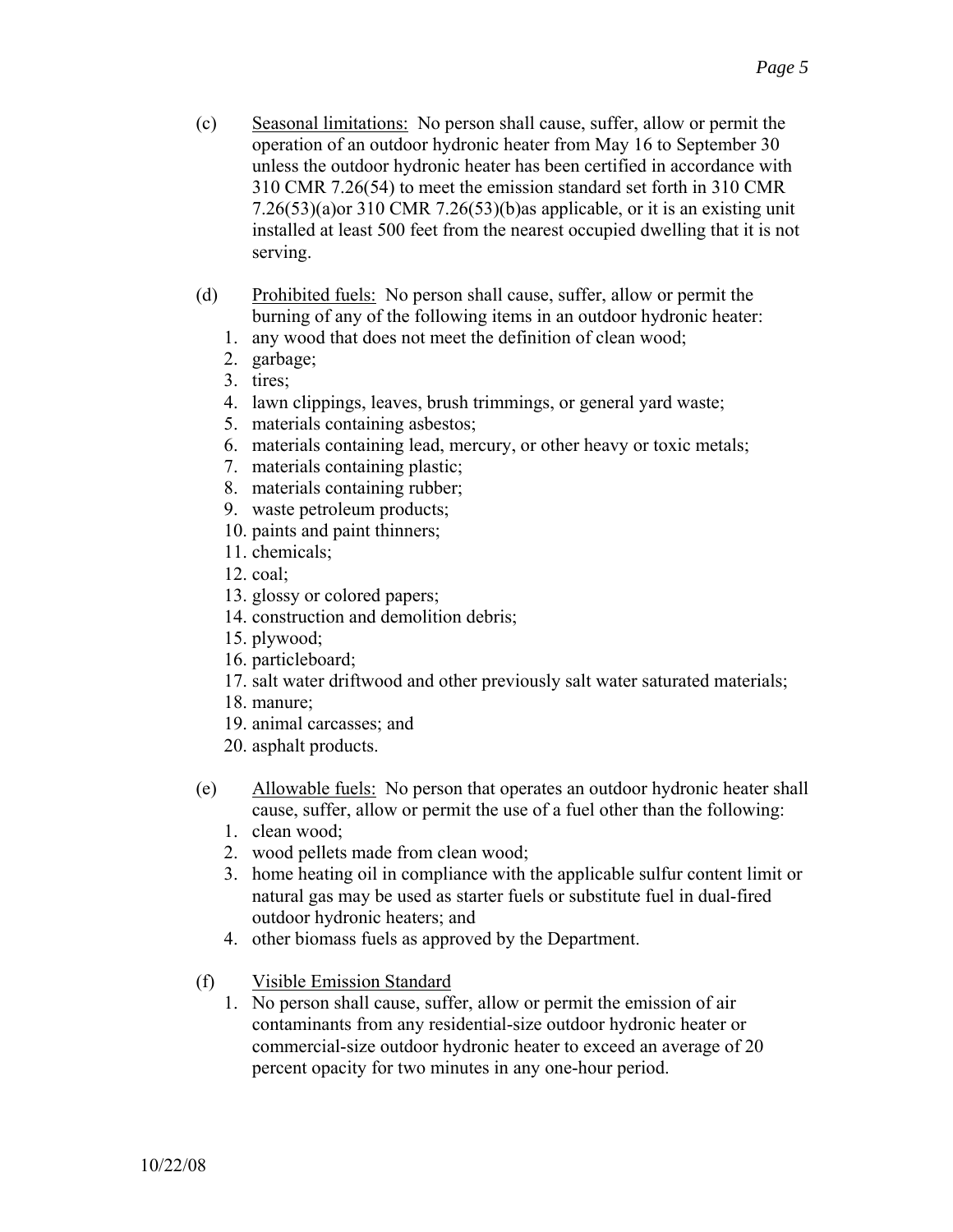- 2. No person shall cause, suffer, allow or permit the emission of air contaminants from any residential-size outdoor hydronic heater or commercial-size outdoor hydronic heater to exceed at any time 40 percent opacity for the first 6 minutes during the startup period of a new fire. For the remainder of the startup period no person shall cause or allow the emission of air contaminants from any outdoor hydronic heater to exceed a 20 percent opacity standard in any consecutive two minute average period. 310 CMR 7.26(52)(f)2 only applies to the initial firing of the unit where no coal bed exists and does not apply to refueling.
- 3. Opacity under this subsection shall be determined pursuant to EPA Method 9 Visual Determination of the Opacity of Emissions from Stationary Sources (40 CFR Part 60, Appendix A).
- (g) No person shall cause, suffer, allow or permit the operation of any outdoor hydronic heater except in conformance with the manufacturer's operating and maintenance instructions.
- (h) No person shall operate an outdoor wood boiler using a rain cap unless this device is required by the manufacturer specifications.
- (i) No person shall cause, suffer, allow or permit the operation of an outdoor hydronic heater in such a manner as to create a condition of air pollution as defined in 310 CMR 7.00.
- (j) Enforcement: An operator of an outdoor hydronic heater shall comply with all applicable regulations, and state and local laws, including but not limited to local bylaws, regulations and ordinances. 310 CMR 7.26(52) is subject to the enforcement provisions specified at 310 CMR 7.52.

## (53) Requirements for Sellers.

(a) Particulate Matter Emission Standards for Residential-size Outdoor Hydronic Heaters:

On and after December 26, 2008, no person shall import, distribute or sell, install or allow the installation of a residential-size outdoor hydronic heater for use in the Commonwealth unless it has been certified to meet a particulate matter emission limit of 0.32 lb/MMBtu heat output. In addition, within each of the burn rate categories as established in EPA test method 28 for OWHH, no individual test run shall exceed eighteen (18) grams per hour.

(b) Particulate Emission Standards Commercial-size Outdoor Hydronic Heaters:

On and after December 26, 2008, no person shall import, distribute or sell, install or allow the installation of a commercial-size outdoor hydronic heater for use in the Commonwealth unless it has been certified to meet a particulate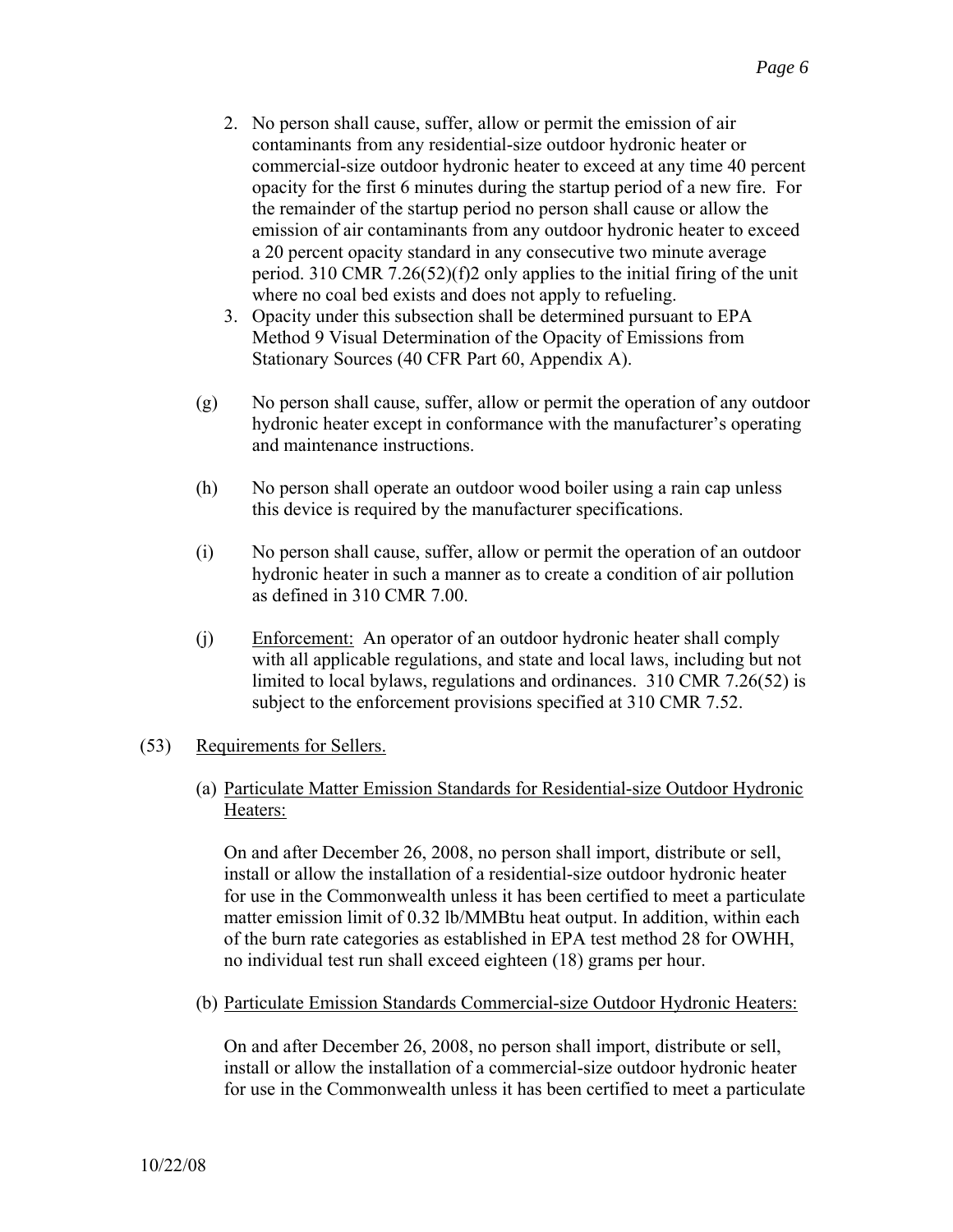matter emission standard of 0.32 lb/MMBtu heat output. In addition, within each of the burn rate categories as established in EPA test method 28 for OWHH, no individual test run shall exceed twenty (20) grams per hour.

- (c) Labeling: On and after December 26, 2008, no person shall import, distribute or sell, install or allow for installation an outdoor hydronic heater for use in the Commonwealth without meeting the labeling requirements in 310 CMR  $7.26(54)(j)$ .
- (d) Notice to Buyers: No person shall distribute or sell an outdoor hydronic heater for use in the Commonwealth unless prior to any sale or lease agreement, the seller provides the buyer or lessee with a copy of 310 CMR 7.26(50)-(54), the owners manual, including operating and maintenance instructions, a written fact sheet provided by the Department and a copy of the certification as required by 310 CMR 7.26(54) of the model to be installed.
- (e) Enforcement: Sellers shall comply with all applicable regulations, and state and local laws, including but not limited to local bylaws, regulations and ordinances. 310 CMR 7.26(53) is subject to the enforcement provisions specified at 310 CMR 7.52.

## (54) Requirements for Manufacturers

- (a) Certification Requirement
	- 1. On and after December 26, 2008, no person shall import, distribute or sell, install or allow the installation of an outdoor hydronic heater for use in the Commonwealth unless the manufacturer has certified compliance with the requirements of 310 CMR 7.26(53)(a) or 310 CMR 7.26(53)(b) in accordance with the provisions of 310 CMR 7.26(54)(b). A certification submitted to the Department shall be valid for a period of five years unless revoked by the Department under 310 CMR 7.26(54)(g).
	- 2. The date of certification shall be thirty (30) days from the date postmarked on the envelope used to submit the certification to the Department, as required under 310 CMR 7.26(54)(b), unless the Department, within those thirty (30) days, notifies the manufacturer that the date of certification shall be greater than (30) days.
- (b) Certification Procedure. For each model, a manufacturer shall have at least one outdoor hydronic heater tested by an accredited laboratory in order to demonstrate that the model meets the applicable emission standard(s). The manufacturer shall submit an executive summary to the Department. The Department may request, at its discretion, the entire test report, including but not limited to, the raw data and notes taken at the applicable laboratory.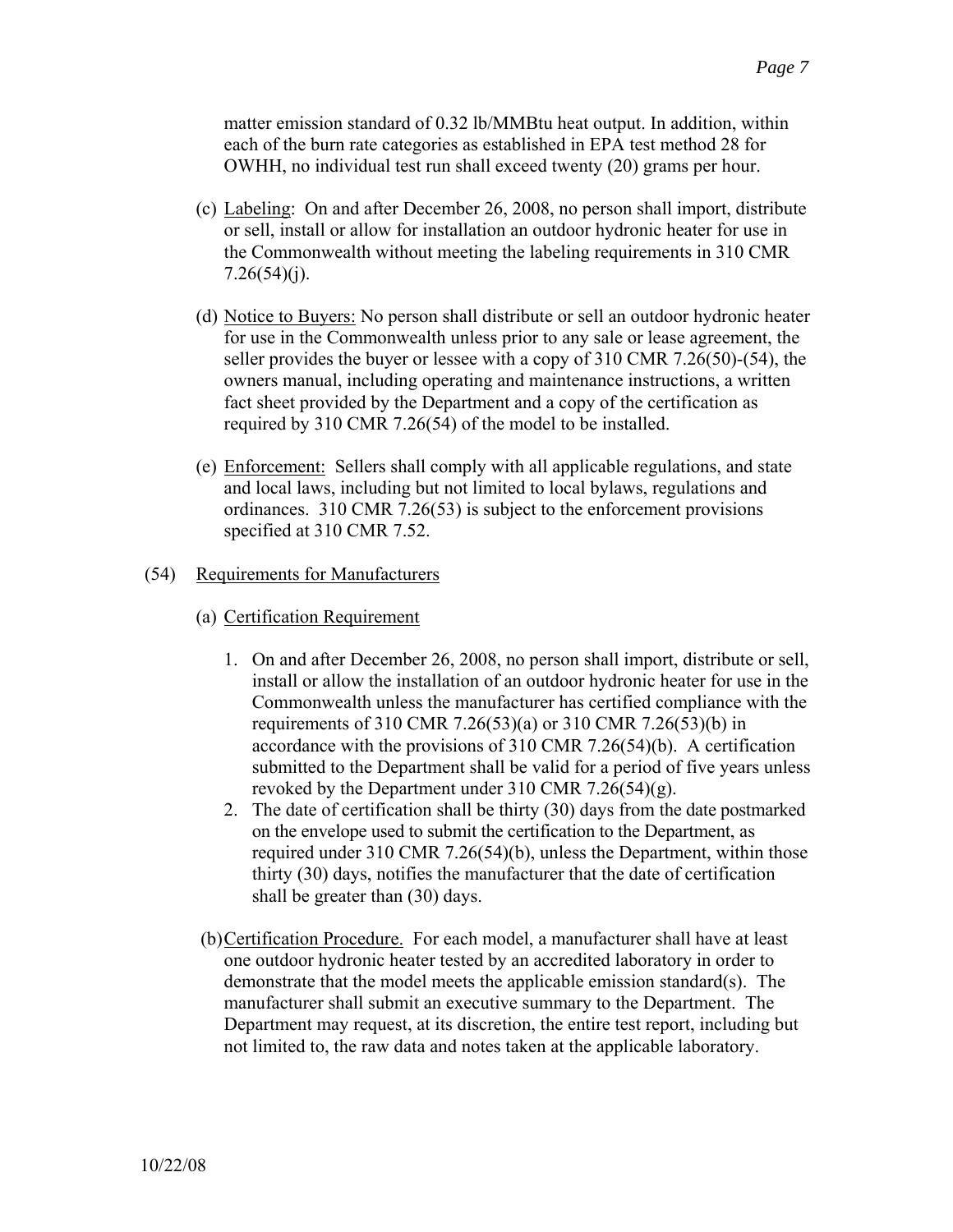The certification shall include, but not be limited to, the following information that:

- 1. testing was conducted in accordance with EPA's test method 28 for OWHH or an alternative method approved by the Department;
- 2. testing was conducted by an accredited laboratory;
- 3. certification testing was performed for heating season use and/or year round use;
- 4. testing results indicated that the outdoor hydronic heater meets the emission standards as defined in 310 CMR 7.26(53)(a) and 310 CMR  $7.26(53)(b)$ ;
- 5. the manufacturer was not involved in conducting the testing procedures except for providing specifications and assembly drawings;
- 6. the accredited laboratory conducted a certification test on an outdoor hydronic heater similar in all material respects to other units of the model to be certified;
- 7. the test data was reviewed in accordance with EPA's ETV Program or, alternatively, an independent contractor approved by the Department who has no conflict of interest or financial gain in the outcome of the testing or by the Department in its discretion solely or in coordination with other NESCAUM state representatives; and
- 8. a responsible official certifies in accordance with 310 CMR 70.03(2) on forms prescribed and furnished by the Department.

## (c) Testing Requirements.

- 1. Test Facility
	- a. All emissions testing shall be conducted by an accredited, qualified, and independent testing laboratory that has no conflict of interest or financial gain in the outcome of the testing.
	- b. Manufacturers of outdoor hydronic heaters shall not involve themselves in the conduct of any emissions testing under 310 CMR 7.26(54)(c) or in the operation of the unit being tested, once actual testing has begun.
- 2. Test Method Emission tests shall be conducted using one of the following:
	- a. EPA Test Method 28 OWHH; or
	- b. An alternative method approved by the Department.
- 3. Btu Rating Testing to determine the heat output in MMBtu/hr shall be conducted according to the test method defined in 310 CMR 7.26(54)(c).
- 4. Test Protocols If there is any deviation from the test method defined in 310 CMR 7.26(54)(c)2a, the manufacturer of the outdoor hydronic heater shall provide the Department, or equivalent authority approved by the Department, with a test protocol for approval in accordance with the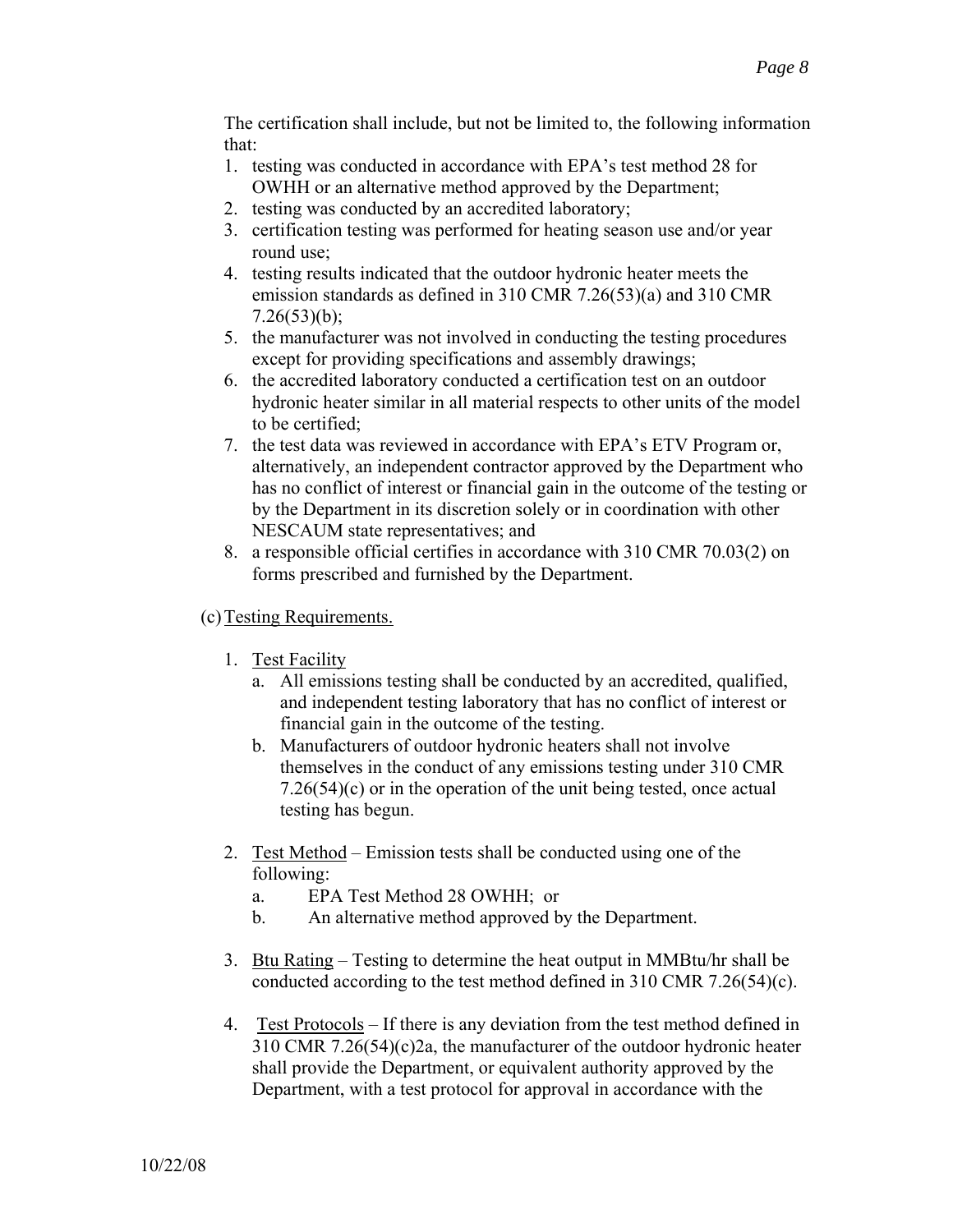testing requirements in 310 CMR 7.26(54)(c) 45 days prior to the emission testing for certification. The Department shall approve or disapprove the proposed test protocol in writing within 30 days.

- (d) Approved Test Facilities An accredited laboratory shall conduct all of the testing, test reporting, and product inspection requirements of 310 CMR 7.26(50)-(54), but the manufacturer shall be responsible for ensuring that all information required pursuant to 310 CMR 7.26(50)-(54) is provided to the Department. Emission test reviews for certification shall be conducted by EPA's ETV Program or, alternatively, an independent contractor approved by the Department, in writing, who has no conflict of interest or financial gain in the outcome of the testing. The Department may in its discretion, with reasonable notice, perform the review of testing results for certification of a model or individual outdoor hydronic heater.
	- 1. Laboratory Accreditation Requirements A laboratory shall be accredited:
		- a. by the U.S. Environmental Protection Agency (EPA) for testing wood-burning residential space heaters in accordance with 40 CFR Part 60, Subpart AAA;
		- b. by the American National Standards Institute (ANSI) to the International Standards Organization (ISO) Standard ISO/IEC Guide 65 General Requirements for Bodies Operating Product Certification Systems; or
		- c. by a nationally recognized accreditation body to ISO/IEC 17025, General Requirements for the Competence of Testing and Calibration Laboratories.
			- i. The nationally recognized accrediting body itself shall be accredited to, and operate under ISO Guide 58 (Calibration and Testing Laboratory Accreditation Systems – General Requirements for Operation and Recognition); and
			- ii. by a nationally recognized accreditation body to the American Society for Testing and Materials (ASTM) Standard Practice D7036-04; Competence of Air Emission Testing Bodies.
- (e) Change in Design Parameter A model shall require a new certification whenever any change is made in the design that is presumed to affect the particulate emission rate for that model. Changes that are presumed to affect particulate emission rates for models include, but are not limited to:
	- 1. Tolerance changes: any change in the indicated tolerances of any of the following components is presumed to affect particulate emission rates if that change exceeds  $\pm 0.64$  cm ( $\pm \frac{1}{4}$  inch) for any linear dimension and  $\pm$ 5 percent for any cross-sectional area relating to air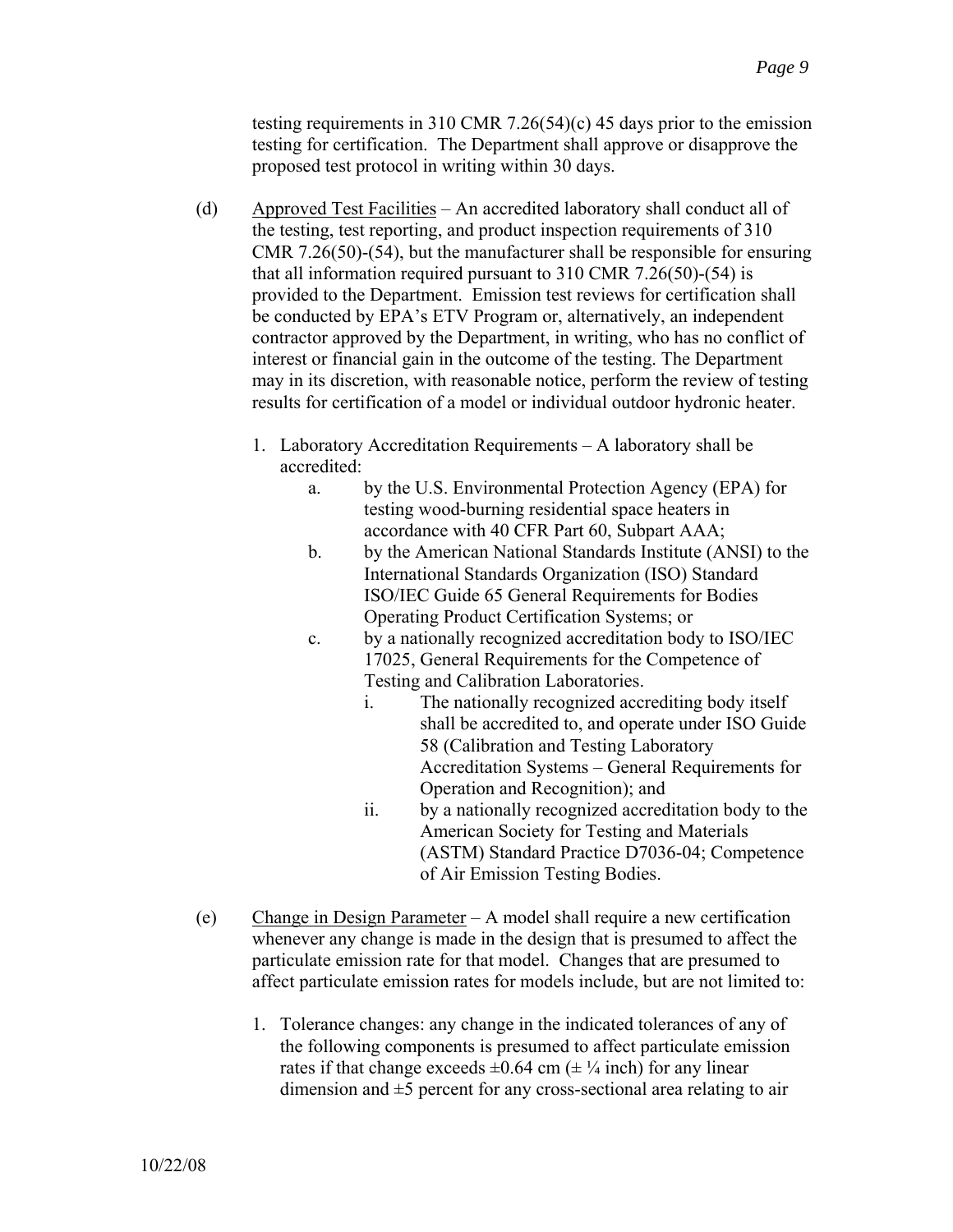introduction systems and catalyst bypass gaps unless other dimensions and cross-sectional areas are previously approved by the Department;

- 2. Firebox: dimensions;
- 3. Air inductions systems: cross–sectional area of restrictive air inlets, outlets and location, and method of control;
- 4. Baffles: dimensions and location;
- 5. Refractory/insulation: dimensions and location;
- 6. Catalyst: dimensions and location;
- 7. Catalyst bypass mechanism: dimensions, cross-sectional area, and location;
- 8. Flue gas exit: dimension and location;
- 9. Door and catalyst bypass gaskets: dimension and fit;
- 10. Outer shielding and coverings: dimension and location;
- 11. Fuel feed system;
- 12. Forced air combustion system: location and horsepower of blower motors and fan blade size.
- (f) Change in materials  $A$  model shall require a new certification whenever any change is made in a material that is presumed to affect the particulate emission rate for that model. Any change in the materials used, including but not limited to, the following components is presumed to affect emissions:
	- 1. refractory/insulation;
	- 2. door and catalyst bypass gaskets;
	- 3. for catalyst equipped units change in catalyst make, model or composition;
	- 4. heat exchanger;
	- 5. heating fluids.
- (g) Revocation. Certification of an outdoor hydronic heater may be revoked by the Department for the following reasons, including but not limited to:
	- 1. the outdoor hydronic heater does not meet the applicable particulate emission standard in 310 CMR 7.26(53)(a) or 310 CMR 7.26(53)(b) based on test data from retesting the original unit used for certification testing;
	- 2. a finding that the certification test was not valid;
	- 3. a finding that the unit does not comply with the labeling requirements detailed in 310 CMR 7.26(54)(j);
	- 4. failure to comply with recordkeeping requirements pursuant to 310 CMR  $7.26(54)(1)$ ;
	- 5. physical examination showing that more than twenty percent of production units inspected are not similar in all material respects to the model used for certification testing;
	- 6. failure of the manufacturer to conduct a quality assurance program as detailed in 310 CMR 7.26(54)(h); or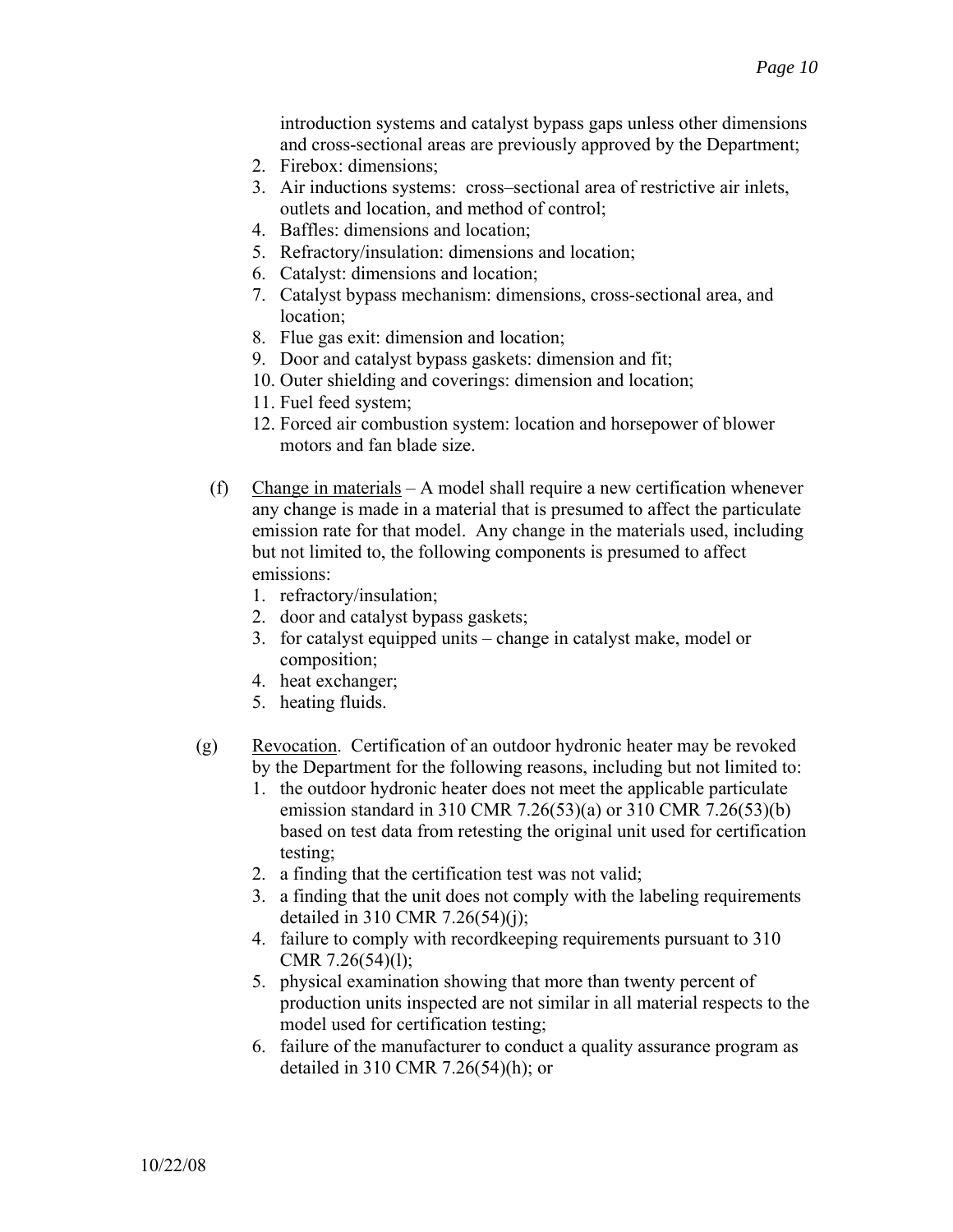- 7. repeated field observed opacity violations of residential size and commercial-size units and a determination by the Department that the model cannot consistently comply.
- (h) Quality Assurance Program 310 CMR 7.26(54)(h) shall only be effective if EPA's ETV Program is not the lead quality assurance verifier of outdoor hydronic heater lab certification testing procedures and emissions reporting for model/model line outdoor hydronic heater certifications. The manufacturer or its designee shall conduct a quality assurance program that, at a minimum, includes the following requirements:
	- 1. The manufacturer or authorized representative shall have one in every 150 units produced of a model inspected to determine that the units are within applicable tolerances or to determine if there are any changes in material for all components that affect emissions as listed in 310 CMR 7.26(54)(e) and 310 CMR 7.26(54)(f). A qualified, independent third party contractor or consultant shall conduct the inspection.
	- 2. The manufacturer or authorized representative shall be responsible for ensuring that an emission test is conducted by a qualified, independent third party testing contractor or consultant on a randomly selected unit produced of a model on the following schedule:

| If certification      | If yearly production per model is: |                             |
|-----------------------|------------------------------------|-----------------------------|
| test results were:    | <500 total production              | $\geq$ 500 total production |
| $>70\%$ of the PM     | When directed by the               | Every 500 units or          |
| emission standard     | Department not to exceed           | triennially (whichever      |
|                       | one of every 500 units             | is more frequent)           |
| $70\%$ or less of the | When directed by the               | Every $1,000$ units or      |
| PM emission           | Department not to exceed           | triennially (whichever      |
| standard              | one of every 1,000 units           | is more frequent)           |
| 30% or less of the    | Every 2,000 units                  | Every 2,000 units or        |
| PM emission           |                                    | annually (whichever is      |
| standard              |                                    | more frequent)              |

- 3. The emission test shall be conducted in conformity with 310 CMR  $7.26(54)(c)2$ .
- 4. If the manufacturer uses a different material for the firebox, firebox component, or hydronic heating mechanism than the one used for certification testing, the first test shall be performed before 500 units of the modified unit are produced. The manufacturer shall submit an executive summary or if requested by the Department the entire testing results, including but not limited to, the raw data and notes taken by the lab technicians, documenting the results of this emission test to the Department within 45 days of completion of testing.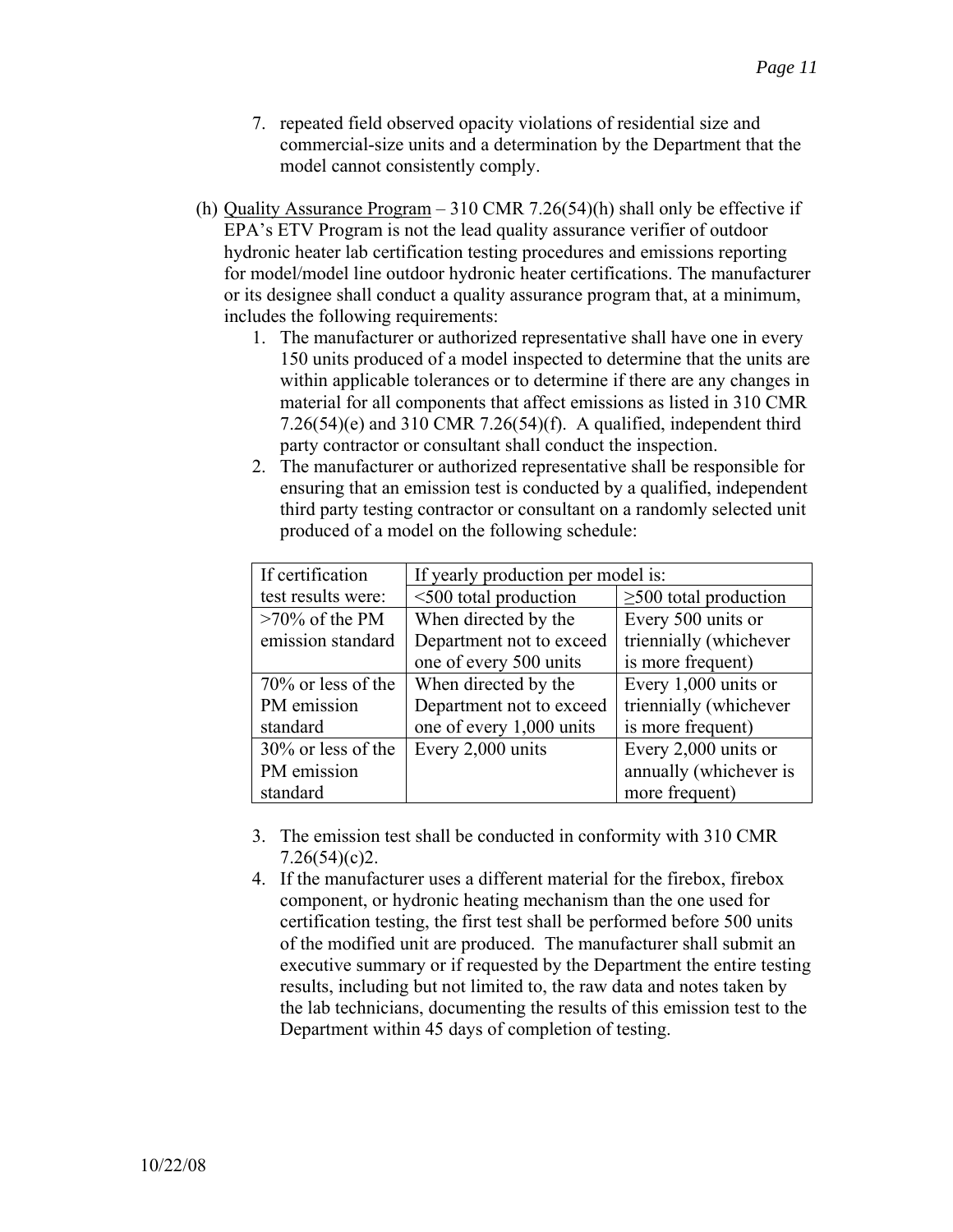- (i) Notification by Manufacturers
	- 1. By April 30 each year, and as outdoor hydronic heaters are certified, manufacturers shall provide the following information in writing to any person to whom the manufacturer has distributed, intends to distribute, or actually distributes or sells outdoor hydronic heaters for use in the Commonwealth:
		- a. a list of all models of outdoor hydronic heaters that it manufactures for use in the Commonwealth; and
		- b. a list of models that have received certification to meet the particulate matter emission standards as set forth in 310 CMR 7.26(53)(a) and 310 CMR 7.26(53)(b) and the certification requirements as set forth in 310 CMR 7.26(54) (b) for use in the Commonwealth.
	- 2. This information shall be kept by the manufacturer in accordance with 310 CMR 7.26(54)(l).
- (j) Labeling Requirements: On and after December 26, 2008, manufacturers of outdoor hydronic heaters shall meet the following labeling requirement for units distributed or sold, offered for sale or leased for use in the Commonwealth:
	- 1. Permanent Label: Every outdoor hydronic heater shall have a permanent label that shall:
		- a. Be made of a material expected to last the lifetime of the outdoor wood boiler.
		- b. Be affixed in a readily visible or accessible location.
		- c. Be affixed in such a manner that it cannot be removed from the outdoor wood boiler without damage to the label.
		- d. Display the following information on the label:
			- i. name and address of the manufacturer;
			- ii. date of manufacture;
			- iii. model name and number;
			- iv. serial number;
			- v. thermal output rating in Btu/h;
			- vi. certified emission rate in heat output expressed as lb/MMBtu
			- vii. certified particulate emission rate in grams per hour; and
			- viii. a statement as to whether the unit is certified to be used year-round or only during the heating season or both.
	- 2. Temporary Label: All units shall have attached to them a temporary label that shall contain the following:
		- a. a statement indicating the certification status of the model;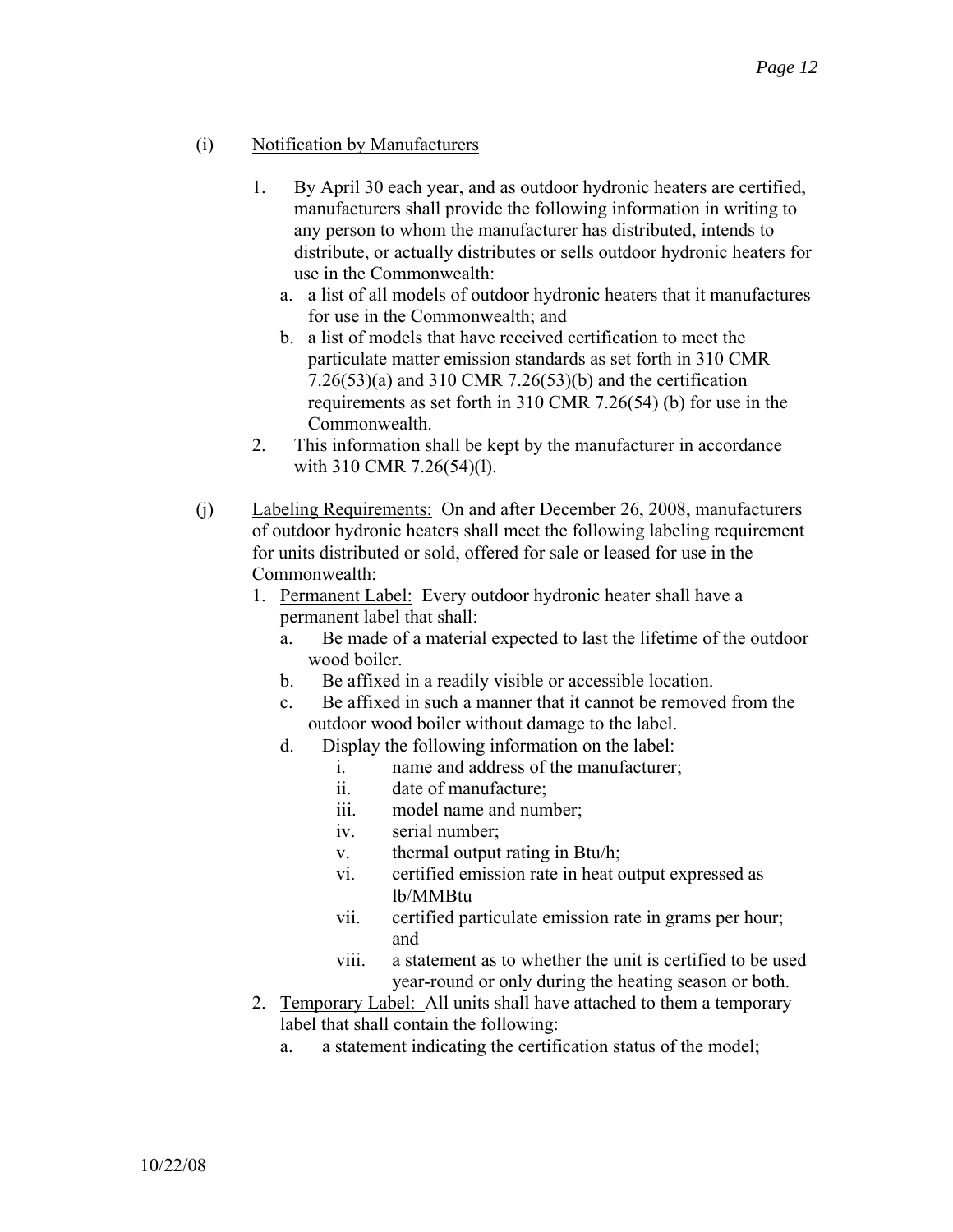- b. a graphic representation of the composite particulate matter emission rate as determined in the certification test, or as determined by the Department;
- c. a graphic representation of the efficiency of the model;
- d. a numerical expression of the heat output range in British thermal units per hour (Btu/hr) rounded to the nearest 100 Btu/hr; and
- e. statements regarding the importance of proper operation and maintenance.
- 3. The temporary label shall:
	- a. not be combined with any other label; and
	- b. be attached to the unit in such a manner that it can be easily removed by the consumer.
- (k) Owner's Manual On and after December 26, 2008, each outdoor hydronic heater offered for sale or lease for use in the Commonwealth shall be accompanied by an owner's manual that shall be published by the manufacturer and contain all the information listed below:
	- 1. proper thermal output capacity for matching with the building's thermal demands;
	- 2. proper installation information;
	- 3. operation and maintenance information;
	- 4. wood or other approved solid fuel loading procedures;
	- 5. list of approved solid fuels;
	- 6. list of prohibited fuels
	- 7. recommendations on wood or other approved solid fuel selection;
	- 8. fire starting procedures;
	- 9. proper use of air flow devices, if applicable;
	- 10. ash removal procedures;
	- 11. for catalytic models, information pertaining to maintaining catalyst performance, maintenance procedures, procedures for determining catalyst failure or deterioration, procedures for replacement, and information on warranty rights; and
	- 12. persons operating this hydronic heater are responsible for operation of the hydronic heater so as not to cause a condition of air pollution as defined in 310 CMR 7.01(1).
- (l) Recordkeeping: Every manufacturer of an outdoor hydronic heater shall keep records demonstrating compliance 310 CMR 7.26(54). These records shall be kept and maintained by the manufacturer. These records shall be kept on site for a period not less than five years and shall be made available to the Department within 30 days of a written request.
- (m) Enforcement: A manufacturer of an outdoor hydronic heater shall comply with all applicable regulations, and state and local laws, including but not limited to local bylaws, regulations and ordinances. Sections 310 CMR